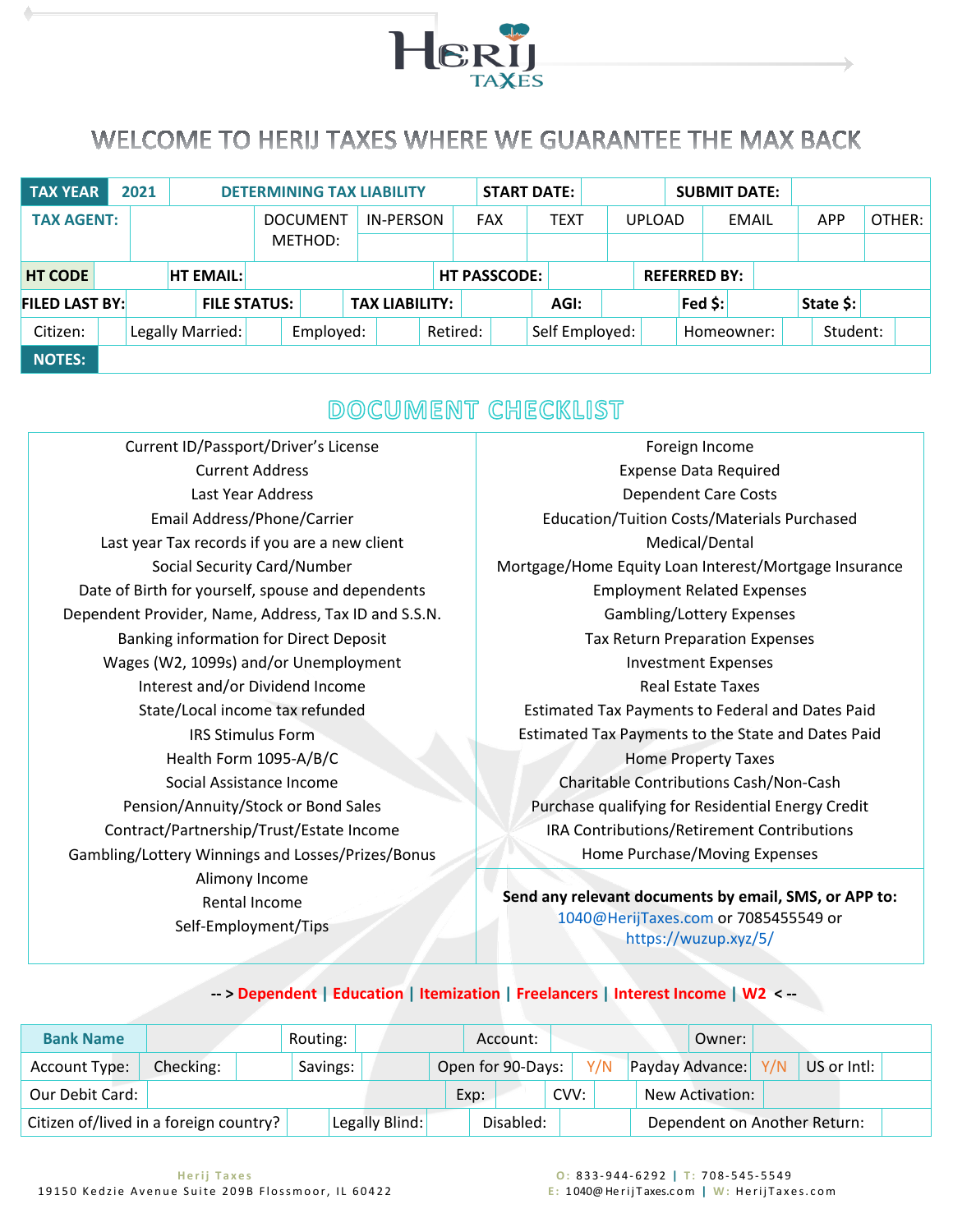

| <b>Main Taxpayer</b>                       |          |     |            |           |                                      |        |                        |         |      |     | <b>D.O.B:</b>                                  |             |                              |          |          |           | <b>Social Security:</b>  |                |                 |                          |               |
|--------------------------------------------|----------|-----|------------|-----------|--------------------------------------|--------|------------------------|---------|------|-----|------------------------------------------------|-------------|------------------------------|----------|----------|-----------|--------------------------|----------------|-----------------|--------------------------|---------------|
| Member Of:                                 | Military |     |            |           |                                      | Police |                        |         |      |     | Clergy                                         |             |                              |          |          |           | Victim of Identity Theft |                |                 |                          |               |
| Address:                                   |          |     |            |           |                                      |        | County:                |         |      |     | <b>School District:</b>                        |             | Past/Mail                    |          |          |           |                          |                |                 |                          |               |
|                                            |          |     |            |           |                                      |        |                        |         |      |     |                                                |             |                              | Address: |          |           |                          |                |                 |                          |               |
| State ID:                                  |          |     |            |           | Issued:                              |        |                        |         | Exp: |     |                                                |             | Weight:                      |          |          |           | State PIN:               |                |                 |                          | Identity PIN: |
| Passport ID:                               |          |     |            |           |                                      |        |                        | Issued: |      |     |                                                | Exp:        |                              |          |          |           | State:                   |                |                 |                          |               |
| USCIS:                                     |          |     |            |           |                                      |        | <b>Resident Since:</b> |         |      |     | Exp:                                           |             |                              |          |          | Category: |                          |                |                 |                          |               |
| DL ID:                                     |          |     |            |           |                                      |        | Issued:                |         |      |     | Exp:                                           |             |                              |          |          | Weight:   |                          |                | PIN:            |                          |               |
| Green Card ID:                             |          |     |            |           |                                      |        |                        |         |      |     | Occupation:                                    |             |                              |          |          |           |                          |                |                 |                          |               |
| <b>Taxpayer</b>                            |          |     |            |           |                                      |        |                        |         |      |     |                                                | Cell No. #: |                              |          | Carrier: |           |                          | $2^{nd}$ No. # |                 |                          | Type:         |
| email:                                     |          |     |            |           |                                      |        |                        |         |      |     |                                                |             |                              |          |          |           |                          |                |                 |                          |               |
| <b>Health Insurance Provider</b>           |          |     |            | Employer: |                                      | Y/N    | Marketplace:           |         |      | Y/N | State Based:                                   |             |                              | Y/N      |          | 1095:     |                          | A/B/C          |                 | Other:                   |               |
| Listed Months Explanation Etc.:            |          |     |            |           |                                      |        |                        |         |      |     |                                                |             |                              |          |          |           |                          |                |                 |                          |               |
| Alimony Paid:                              |          |     |            |           | Alimony Received:                    |        |                        |         |      |     | Purchased Energy Efficient Car, Truck, or Van: |             |                              |          |          |           |                          |                |                 |                          |               |
| <b>Medical Expenses:</b>                   |          |     |            |           |                                      |        |                        |         |      |     |                                                |             |                              |          |          |           |                          |                |                 |                          |               |
| Receive EIP #1:                            |          | Y/N | When?      |           |                                      |        | Amount:                |         |      |     |                                                |             | Receive EIP #2               |          | Y/N      | When?     |                          |                | Amount:         |                          |               |
| Receive EIP #3:                            | Y/N      |     | When?      |           |                                      |        | Amount:                |         |      |     | Received Unemployment:                         |             |                              |          |          | Y/N       |                          |                | Taxes Withheld: |                          | Y/N           |
| Involved In (Y/N)                          |          |     | Bankruptcy | Y/N       | Foreclosure Y/N                      |        |                        |         |      |     | Repossession Y/N                               |             | <b>Credit Card Cancelled</b> |          |          |           |                          |                |                 | Y/N   Adoption Expenses  | Y/N           |
| 2 <sup>nd</sup> Taxpayer                   |          |     |            |           |                                      |        |                        |         |      |     | <b>D.O.B:</b>                                  |             |                              |          |          |           | <b>Social Security:</b>  |                |                 |                          |               |
| Member Of:                                 | Military |     |            |           |                                      | Police |                        |         |      |     | Clergy                                         |             |                              |          |          |           | Victim of Identity Theft |                |                 |                          |               |
| Address:                                   |          |     |            |           |                                      |        | County:                |         |      |     | <b>School District:</b>                        |             | Past/Mail                    |          |          |           |                          |                |                 |                          |               |
|                                            |          |     |            |           |                                      |        |                        |         |      |     |                                                |             |                              | Address: |          |           |                          |                |                 |                          |               |
| State ID:                                  |          |     |            |           | Issued:                              |        |                        |         | Exp: |     |                                                |             | Weight:                      |          |          |           | State PIN:               |                |                 |                          | Identity PIN: |
| Passport ID:                               |          |     |            |           |                                      |        |                        | Issued: |      |     |                                                | Exp:        |                              |          |          |           | State:                   |                |                 |                          |               |
| USCIS:                                     |          |     |            |           |                                      |        | <b>Resident Since:</b> |         |      |     | Exp:                                           |             |                              |          |          | Category: |                          |                |                 |                          |               |
| DL ID:                                     |          |     |            |           |                                      |        | Issued:                |         |      |     | Exp:                                           |             |                              |          |          | Weight:   |                          |                | PIN:            |                          |               |
| Green Card ID:                             |          |     |            |           |                                      |        |                        |         |      |     | Occupation:                                    |             |                              |          |          |           |                          |                |                 |                          |               |
| <b>Taxpayer</b>                            |          |     |            |           |                                      |        |                        |         |      |     |                                                | Cell No. #: |                              |          | Carrier: |           |                          | $2^{nd}$ No. # |                 |                          | Type:         |
| email:                                     |          |     |            |           |                                      |        |                        |         |      |     |                                                |             |                              |          |          |           |                          |                |                 |                          |               |
| <b>Health Insurance Provider</b>           |          |     |            | Employer: |                                      | Y/N    | Marketplace:           |         |      | Y/N | <b>State Based:</b>                            |             |                              | Y/N      |          | 1095:     |                          | A/B/C          |                 | Other:                   |               |
| Listed Months Explanation Etc.:            |          |     |            |           |                                      |        |                        |         |      |     |                                                |             |                              |          |          |           |                          |                |                 |                          |               |
| Alimony Paid:                              |          |     |            |           | Alimony Received:                    |        |                        |         |      |     | Purchased Energy Efficient Car, Truck, or Van: |             |                              |          |          |           |                          |                |                 |                          |               |
| <b>Medical Expenses:</b>                   |          |     |            |           |                                      |        |                        |         |      |     |                                                |             |                              |          |          |           |                          |                |                 |                          |               |
| Receive EIP #1:                            |          | Y/N | When?      |           |                                      |        | Amount:                |         |      |     |                                                |             | Receive EIP #2               |          |          | When?     |                          |                | Amount:         |                          |               |
| Receive EIP #3:                            | Y/N      |     | When?      |           |                                      |        | Amount:                |         |      |     | <b>Received Unemployment:</b>                  |             |                              |          |          | Y/N       |                          |                | Taxes Withheld: |                          | Y/N           |
| Involved In (Y/N)                          |          |     |            |           | Bankruptcy   Y/N   Foreclosure   Y/N |        |                        |         |      |     | Repossession Y/N                               |             | <b>Credit Card Cancelled</b> |          |          |           | Y/N                      |                |                 | <b>Adoption Expenses</b> | Y/N           |
| Experience Covid Sick leave? When/Details: |          |     |            |           |                                      |        |                        |         |      |     |                                                |             |                              |          |          |           |                          |                |                 |                          |               |

 $\blacklozenge$ 

 $\rightarrow$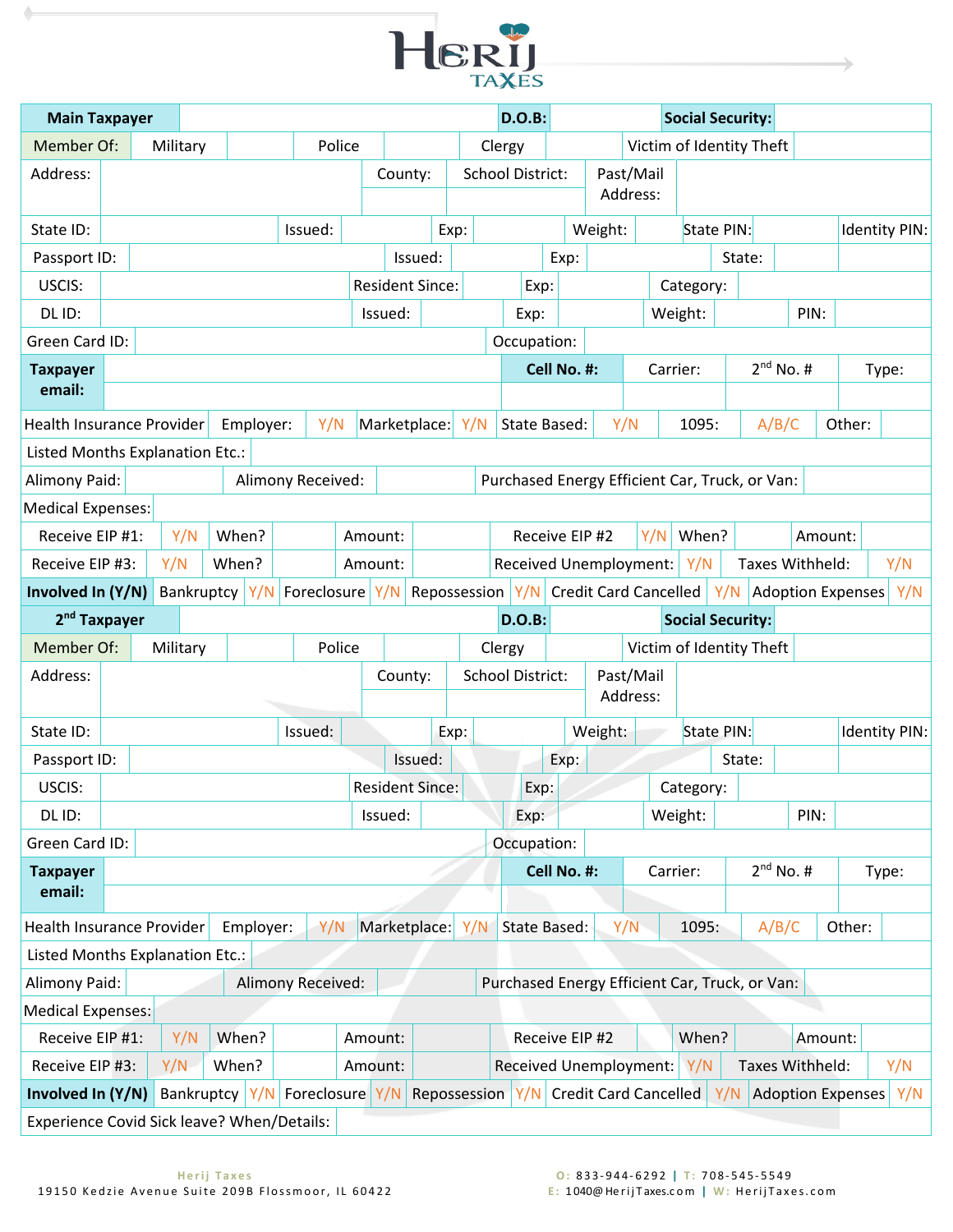

## REFER A FRIEND & RECEIVE \$75

<span id="page-2-0"></span>

|                | <b>DEPENDENT CARE</b> Any children with $\leq$ \$2,000 of investment income: |          |  |           | Any children earn < \$4,300 in Income: |       |  |
|----------------|------------------------------------------------------------------------------|----------|--|-----------|----------------------------------------|-------|--|
| Care Provider: |                                                                              |          |  | Tax $ID:$ |                                        | Paid: |  |
| Child Service: |                                                                              | Address: |  | SSN:      |                                        |       |  |
| Care Provider: |                                                                              |          |  | Tax ID:   |                                        | Paid: |  |
| Child Service: |                                                                              | Address: |  | SSN:      |                                        |       |  |

|          | <b>DEPENDENTS</b> |          | Will Any Dependent Be Claimed on Another Tax Return? |               |  |        |                         |        |        |           |        |                |  |
|----------|-------------------|----------|------------------------------------------------------|---------------|--|--------|-------------------------|--------|--------|-----------|--------|----------------|--|
| Child 1: |                   |          |                                                      | <b>D.O.B:</b> |  |        | <b>Social Security:</b> |        |        | Disabled: |        | Lived in Home: |  |
| Type:    | Son               | Daughter | Grandson                                             | Granddaughter |  | Nephew | <b>Niece</b>            | Foster | Parent | Adopted   | D.O.D. |                |  |
|          |                   |          |                                                      |               |  |        |                         |        |        |           |        |                |  |
| Child 2: |                   |          |                                                      | <b>D.O.B:</b> |  |        | <b>Social Security:</b> |        |        | Disabled: |        | Lived in Home: |  |
| Type:    | Son               | Daughter | Grandson                                             | Granddaughter |  | Nephew | Niece                   | Foster | Parent | Adopted   | D.O.D. |                |  |
|          |                   |          |                                                      |               |  |        |                         |        |        |           |        |                |  |
| Child 3: |                   |          |                                                      | <b>D.O.B:</b> |  |        | <b>Social Security:</b> |        |        | Disabled: |        | Lived in Home: |  |
| Type:    | Son               | Daughter | Grandson                                             | Granddaughter |  | Nephew | Niece                   | Foster | Parent | Adopted   | D.O.D. |                |  |
|          |                   |          |                                                      |               |  |        |                         |        |        |           |        |                |  |
| Child 4: |                   |          |                                                      | <b>D.O.B:</b> |  |        | <b>Social Security:</b> |        |        | Disabled: |        | Lived in Home: |  |
| Type:    | Son               | Daughter | Grandson                                             | Granddaughter |  | Nephew | <b>Niece</b>            | Foster | Parent | Adopted   | D.O.D. |                |  |
|          |                   |          |                                                      |               |  |        |                         |        |        |           |        |                |  |

<span id="page-2-1"></span>

|                           |          |                         |                                 |                  |  | <b>EDUCATION</b>       |               |  |                |              |  |
|---------------------------|----------|-------------------------|---------------------------------|------------------|--|------------------------|---------------|--|----------------|--------------|--|
|                           |          | 1098-E-Student Interest |                                 | Lenders Details: |  |                        |               |  |                | Lenders TIN: |  |
| Box 1:                    |          |                         |                                 | Box 2 Checked:   |  | <b>Account Number:</b> |               |  | Borrower's SS: |              |  |
| 1098-Tuition              |          |                         | <b>Filer's Contact Details:</b> |                  |  |                        |               |  |                |              |  |
| Fed. ID:                  |          |                         |                                 | Student's SS:    |  |                        | Box $1$ :     |  |                | Box $2:$     |  |
|                           | Box $3:$ |                         |                                 | Box 4:           |  |                        | <b>Box 5:</b> |  | Box 6:         |              |  |
| Box 7 Checked:            |          |                         |                                 | Box 8 Checked:   |  | Box 9 Checked:         |               |  | Box 10:        |              |  |
| <b>Detailed Expenses:</b> |          |                         |                                 |                  |  |                        |               |  |                |              |  |

<span id="page-2-2"></span>

|                               | <b>INFORMATION FOR ITEMIZATION</b> |        |                    |         |  |
|-------------------------------|------------------------------------|--------|--------------------|---------|--|
| Moving Expenses for           |                                    | Miles: |                    |         |  |
| Employment:                   |                                    |        | Rental Truck, Gas: |         |  |
| Educator Expenses:            |                                    |        |                    |         |  |
| <b>Charity Contributions:</b> |                                    | EIN:   |                    | Amount: |  |
| <b>Charity Contributions:</b> |                                    | EIN:   |                    | Amount: |  |
| <b>MISC Details:</b>          |                                    |        |                    |         |  |

Ī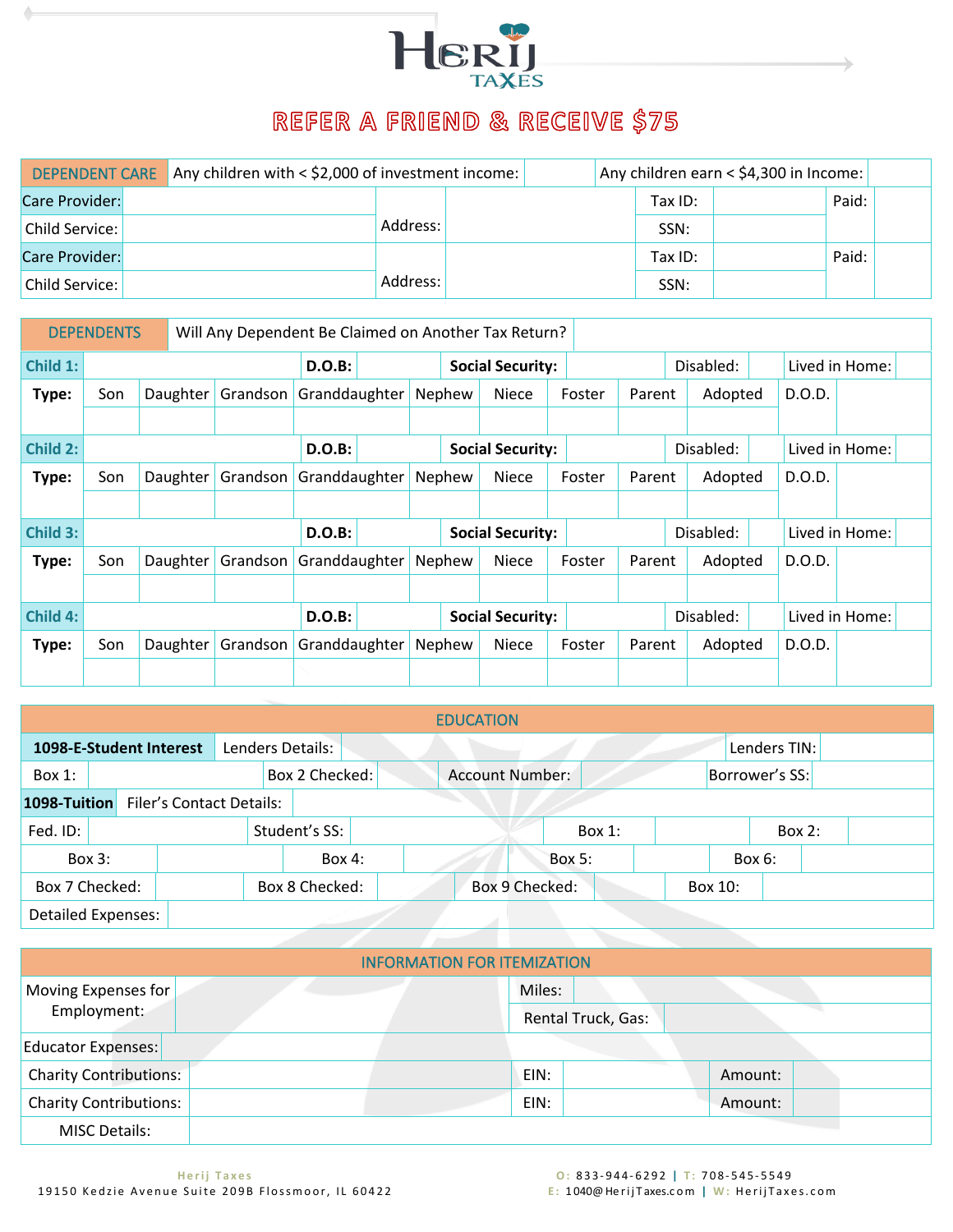

|                         |                      |                       |  |         |                  |        |                            |         |                        | PROPERTY/CANCELLED DEBT |        |                 |         |              |          |  |
|-------------------------|----------------------|-----------------------|--|---------|------------------|--------|----------------------------|---------|------------------------|-------------------------|--------|-----------------|---------|--------------|----------|--|
| 1098-Mortgage Interest  |                      |                       |  |         | Lender Info:     |        |                            |         |                        |                         |        |                 |         |              |          |  |
| TIN:                    |                      |                       |  |         | Payers SSN:      |        |                            |         | <b>Account Number:</b> |                         |        |                 |         |              | Box 1:   |  |
| Box 2:                  |                      |                       |  |         | Box 3:           |        |                            |         | Box 4:                 |                         | Box 5: |                 |         | Box 6:       |          |  |
| Box 7 Checked:          |                      |                       |  |         |                  |        | Box 8 Address of Property: |         |                        |                         |        |                 |         |              |          |  |
| Box 9:                  |                      |                       |  |         |                  |        |                            | Box 10: |                        |                         |        |                 | Box 11: |              |          |  |
| Property Tax Info:      |                      |                       |  |         |                  |        |                            |         |                        |                         |        | PIN:            |         |              |          |  |
| Property Interest Paid: |                      |                       |  |         |                  |        |                            |         |                        |                         |        | MISC:           |         |              |          |  |
| 1099-A Abandoned        |                      |                       |  |         | Lenders Details: |        |                            |         |                        |                         |        |                 |         |              |          |  |
| Lenders TIN:            |                      |                       |  |         |                  |        | Borrower's SS:             |         |                        |                         |        | Box 1:          |         |              | Box $2:$ |  |
| Box 3:                  |                      |                       |  |         |                  |        | $Box 4$ :                  |         |                        | Box 5 Liable?           |        |                 |         | $Box 6$ :    |          |  |
| 1099-C                  |                      | Creditors<br>Details: |  |         |                  |        |                            |         |                        | Creditors FIN:          |        |                 |         | Debtors SSN: |          |  |
|                         | Box 1 Date:<br>Box 2 |                       |  |         |                  |        | Box 3                      |         |                        | Box 4                   |        |                 |         |              |          |  |
|                         |                      |                       |  | Amount: |                  |        | Interest:                  |         |                        | Description:            |        |                 |         |              |          |  |
| Box 5 Checked:          |                      |                       |  | Y/N     |                  | Box 6: |                            |         | Box 7:                 |                         |        | Account Number: |         |              |          |  |

|                |     |                       |        |         | <b>BROKERS INCOME</b> |         |                |         |     |                |         |                 |                 |     |
|----------------|-----|-----------------------|--------|---------|-----------------------|---------|----------------|---------|-----|----------------|---------|-----------------|-----------------|-----|
| 1099-B         |     | Recipient SS/Details: |        |         |                       |         | Payers TIN:    |         |     |                |         | <b>CUSP No:</b> |                 |     |
| Box 1A:        |     |                       |        |         |                       |         | Box 1B date:   |         |     |                |         | Box 1C date:    |                 |     |
| Box 1D:        |     | Box $1E$ :            |        | Box 1F: |                       |         | Box 1G:        |         |     | Box 2 Checked: |         |                 |                 |     |
| Box 3 Checked: |     |                       | Box 4: |         |                       |         | Box 5 Checked: |         | Y/N | Box 6 Checked: |         |                 |                 |     |
| Box 7 Checked: | Y/N | Payers Info:          |        |         |                       |         |                |         |     |                |         |                 |                 |     |
| Box 8:         |     | Box 9:                |        | Box 10: |                       |         |                | Box 11: |     |                |         |                 | Box 12 Checked: | Y/N |
| Box 13:        |     | Corrected:            | Y/N    | Box 14: |                       | Box 15: |                |         |     |                | Box 16: |                 |                 |     |
|                |     |                       |        |         |                       |         |                |         |     |                |         |                 |                 |     |

<span id="page-3-0"></span>

|                  |                       |  |             |               |                |     |                 |             | <b>FREELANCE INCOME</b> |                 |             |          |                     |            |                  |     |
|------------------|-----------------------|--|-------------|---------------|----------------|-----|-----------------|-------------|-------------------------|-----------------|-------------|----------|---------------------|------------|------------------|-----|
| 1099-NEC         |                       |  | Account No: |               |                |     |                 | Payers TIN: |                         |                 |             |          | Recipient's SS:     |            |                  |     |
| Payers Detail's: |                       |  |             |               |                |     |                 |             |                         |                 | Payment to: |          |                     |            |                  |     |
| $Box 1$ :        |                       |  |             |               | Box 2 Checked: | Y/N | Box 3:          |             |                         | Box 4 Withheld: |             |          |                     |            | Corrected? $Y/N$ |     |
|                  | Box 5 State Withheld: |  |             |               |                |     | Box 6 State No: |             |                         |                 |             |          | Box 7 State Income: |            |                  |     |
|                  | <b>1099-Misc</b>      |  |             | Account No:   |                |     |                 | Payers TIN: |                         |                 |             |          | Recipient's SS:     |            |                  |     |
|                  | Payers Detail's:      |  |             |               |                |     |                 |             |                         |                 |             |          |                     | Corrected: |                  | Y/N |
| Box 1:           |                       |  |             | Box $2:$      |                |     | Box 3:          |             | Box $4:$                |                 |             | Box $5:$ |                     | Box 6:     |                  |     |
| Box 7 Checked:   |                       |  | Y/N         | <b>Box 8:</b> |                |     | Box 9:          |             | Box 10:                 |                 |             | Box 11:  |                     | Box 12:    |                  |     |

## REFER A FRIEND & RECEIVE A FREE TRIP TO VEGAS!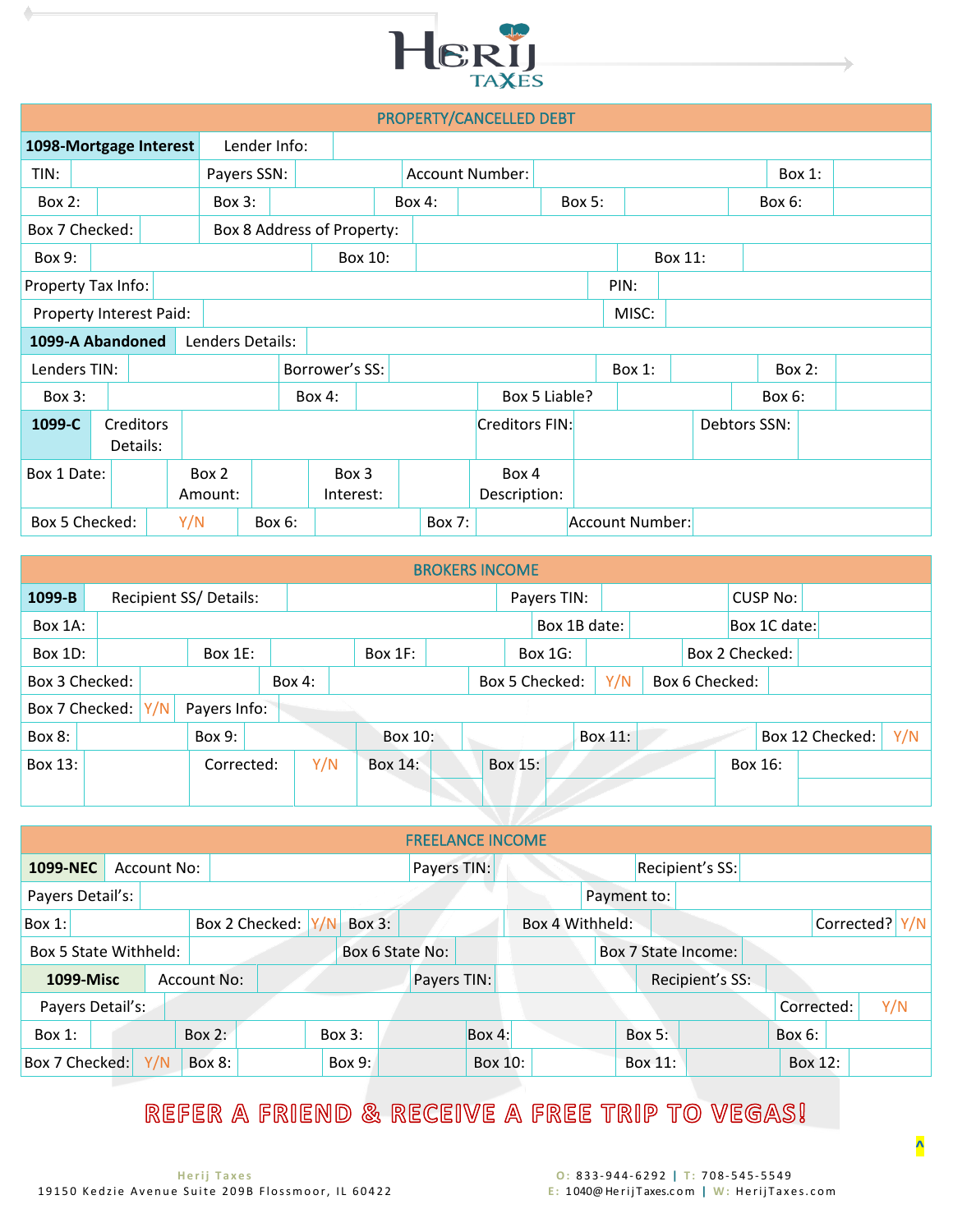

<span id="page-4-0"></span>

|                             |                                  |                    |             |               |            |                    |            |         |                   |                     |                   | <b>ALTERNATE INCOME</b> |                |         |         |            |                                |         |                 |                       |         |     |                    |
|-----------------------------|----------------------------------|--------------------|-------------|---------------|------------|--------------------|------------|---------|-------------------|---------------------|-------------------|-------------------------|----------------|---------|---------|------------|--------------------------------|---------|-----------------|-----------------------|---------|-----|--------------------|
| 1099-INT                    |                                  | Account No:        |             |               |            |                    |            |         |                   | Payers TIN:         |                   |                         |                |         |         |            | Recipient's SS:                |         |                 |                       |         |     |                    |
| <b>Company Details:</b>     |                                  |                    |             |               |            |                    |            |         |                   |                     |                   |                         |                |         |         |            |                                |         |                 |                       |         |     |                    |
| Box 1:                      |                                  |                    |             | <b>Box 2:</b> |            |                    |            |         | <b>Box 3:</b>     |                     |                   |                         |                | Box 4:  |         |            |                                |         |                 | Box 5:                |         |     |                    |
| Box 6:                      |                                  |                    |             | <b>Box 7:</b> |            |                    |            |         | Box 8:            |                     |                   |                         |                | Box 9:  |         |            |                                |         |                 | Box 10:               |         |     |                    |
| Box 11:                     |                                  |                    |             | Box 12:       |            |                    |            |         | Box 13:           |                     |                   |                         |                | Box 14: |         |            |                                |         |                 |                       |         |     |                    |
| Original:                   |                                  | Y/N                |             | Corrected:    |            | Y/N                |            |         | <b>Box State:</b> |                     |                   | Box ID:                 |                |         |         |            |                                |         |                 | Box                   |         |     |                    |
|                             |                                  |                    |             |               |            |                    |            |         |                   |                     |                   |                         |                |         |         |            |                                |         |                 | Withheld:             |         |     |                    |
| 1099-DIV                    |                                  | Account No:        |             |               |            |                    |            |         |                   | Payers TIN:         |                   |                         |                |         |         |            | Recipient's SS:                |         |                 |                       |         |     |                    |
| <b>Company Details:</b>     |                                  |                    |             |               |            |                    |            |         |                   |                     |                   |                         |                |         |         |            |                                |         |                 |                       |         |     |                    |
| Box 1A:                     |                                  |                    |             | Box 1B:       |            |                    |            |         | Box 2A:           |                     |                   |                         |                | Box 2B: |         |            |                                |         |                 | Box 2C:               |         |     |                    |
| Box 2D:                     |                                  |                    |             | Box 2E:       |            |                    |            |         | Box 2F:           |                     |                   |                         |                | Box 3:  |         |            |                                |         |                 | Box 4:                |         |     |                    |
| <b>Box 5:</b>               |                                  |                    |             | Box 6:        |            |                    |            |         | <b>Box 7:</b>     |                     |                   |                         |                | Box 8:  |         |            | US/UK                          | Box 9:  |                 |                       |         |     |                    |
| Box 10:                     |                                  |                    |             |               | Box 12:    |                    |            |         |                   | Box 13:             |                   |                         | <b>Box 14:</b> |         |         |            |                                |         |                 |                       |         |     |                    |
| Box 15:                     |                                  |                    |             |               |            | Box 13 (2):        |            |         |                   | Box 14 (2):         |                   |                         |                |         |         |            | Box 15 (2):                    |         |                 |                       |         |     |                    |
| Original:                   |                                  | Y/N                |             |               | Corrected: |                    | Y/N        |         |                   | Any others checked: |                   |                         |                |         |         |            |                                |         |                 | <b>FACTA Checked:</b> |         | Y/N |                    |
| <b>SSA-1042S</b>            |                                  | Box 1 Name:        |             |               |            |                    |            |         |                   |                     |                   |                         |                |         |         | Box 2 SSN: |                                |         |                 |                       |         |     |                    |
| <b>Box 3 Benefits Paid:</b> |                                  |                    |             | 78541.36      |            | Describe Box 3:    |            |         |                   |                     |                   |                         |                |         |         |            |                                |         |                 |                       |         |     |                    |
| Box 4:                      |                                  |                    |             |               |            | Describe in Box 4: |            |         |                   |                     |                   |                         |                |         |         |            |                                |         |                 |                       |         |     |                    |
| Box 5:                      |                                  |                    |             | Box 6:        |            |                    |            |         | Box 7 Address:    |                     |                   |                         |                |         |         |            |                                |         | Box 8:          |                       |         |     |                    |
| 1099-R                      |                                  | <b>Account No:</b> |             |               |            |                    |            |         |                   | Payers TIN:         |                   |                         |                |         |         |            |                                |         | Recipient's SS: |                       |         |     |                    |
| Company Details:            |                                  |                    |             |               |            |                    |            |         |                   |                     |                   |                         |                |         |         |            |                                |         |                 |                       |         |     |                    |
| Box 1:                      |                                  |                    |             |               | Box 2A:    |                    |            |         |                   |                     |                   |                         |                |         |         |            | Box 2B Checked: Not Determined |         |                 | $Y/N$ Box 3:          |         |     |                    |
|                             |                                  |                    |             |               |            |                    |            |         |                   |                     |                   |                         |                |         |         |            | <b>Total Distribution Y/N</b>  |         |                 |                       |         |     |                    |
| Box 4:                      |                                  |                    |             | Box 5:        |            |                    |            | Box 6:  |                   |                     |                   |                         | Box 7 Code:    |         |         |            | Checked:                       |         | Y/N             |                       | Box 8%: |     |                    |
| Box 9a %:                   |                                  |                    |             | Box 9a %:     |            |                    |            | Box 10: |                   |                     |                   |                         |                |         | Box 11: |            |                                |         |                 |                       |         |     | FACTA Checked: Y/N |
| Box 13 Date:                |                                  |                    | Box 14:     |               |            |                    |            |         |                   | Box 15 State #:     |                   |                         |                |         |         |            |                                | Box 16: |                 |                       |         |     |                    |
| Corrected?                  |                                  | Y/N<br>Box 17:     |             |               |            |                    |            |         |                   | Box 18 Name:        |                   |                         |                |         |         |            |                                | Box 19: |                 |                       |         |     |                    |
| 1099-G                      |                                  |                    | Account No: |               |            |                    |            |         |                   | Payers TIN:         |                   |                         |                |         |         |            | Recipient's SS:                |         |                 |                       |         |     |                    |
| <b>Company Details:</b>     |                                  |                    |             |               |            |                    |            |         |                   |                     |                   |                         |                |         |         |            |                                |         |                 |                       |         |     |                    |
| Box 1:                      | <b>Box 2:</b>                    |                    |             |               |            |                    | Box 3 yr.: |         |                   |                     |                   | <b>Box 4:</b>           |                |         |         |            | <b>Box 5:</b>                  |         |                 |                       | Box 6:  |     |                    |
| <b>Box 7:</b>               | Y/N<br>Box 9:<br>Box 8<br>Check: |                    |             |               |            |                    |            |         |                   |                     | Box 10A<br>State: |                         |                |         |         |            | <b>Box 10B:</b>                |         |                 |                       | Box 11: |     |                    |
|                             |                                  |                    |             |               |            |                    |            |         |                   |                     |                   |                         |                |         |         |            |                                |         |                 |                       |         |     |                    |

 $\blacklozenge$